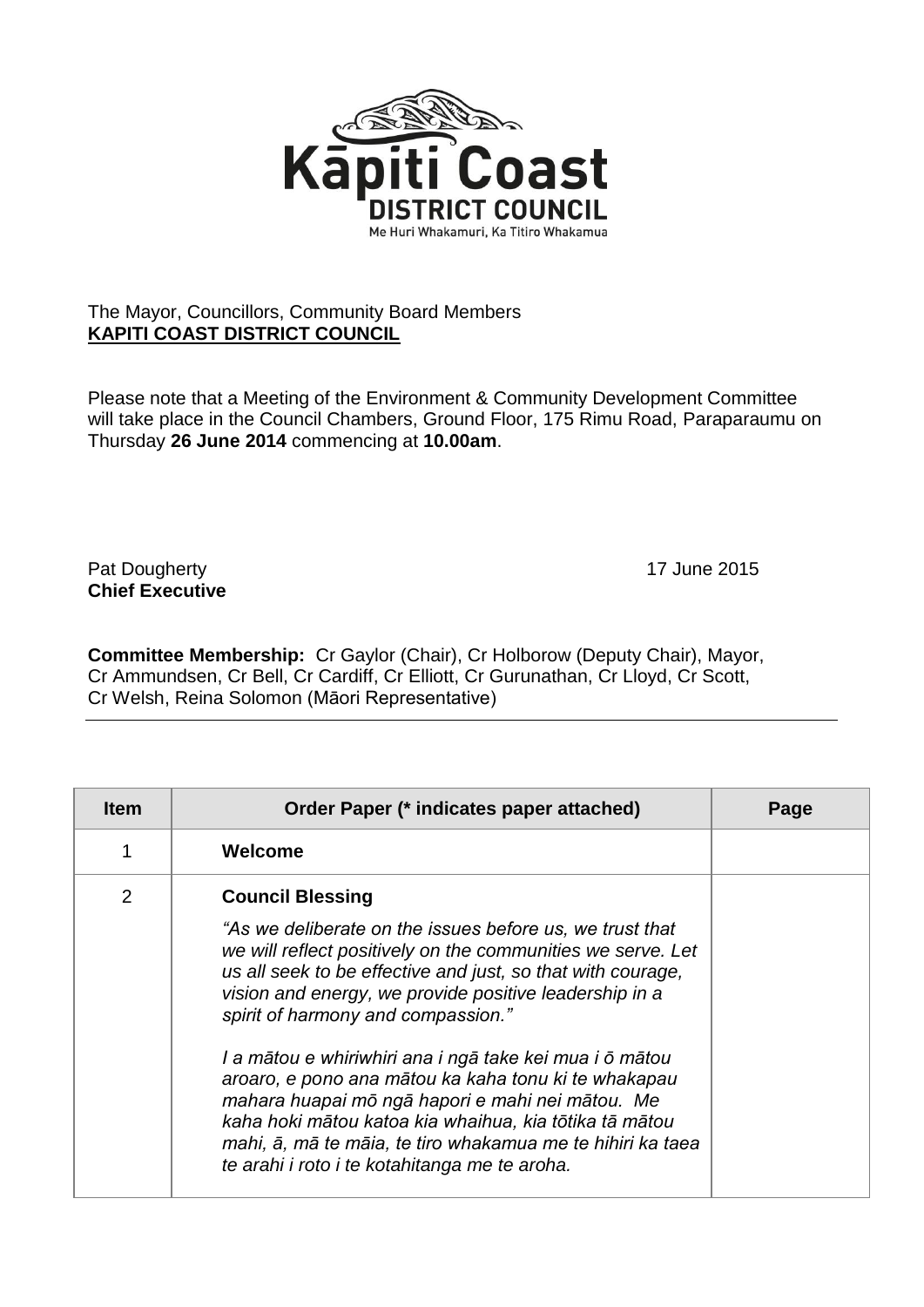| <b>Item</b>    | Order Paper (* indicates paper attached)                                                                                                                                                                                   | Page    |  |  |  |
|----------------|----------------------------------------------------------------------------------------------------------------------------------------------------------------------------------------------------------------------------|---------|--|--|--|
| 3              | (a)<br><b>Apologies</b><br>(b)<br>Declarations of Interest Relating to Items on the<br>Agenda                                                                                                                              |         |  |  |  |
| $\overline{4}$ | <b>Presentation: Kapiti Cycling Inc.</b>                                                                                                                                                                                   |         |  |  |  |
| 5              | <b>Public Speaking Time</b>                                                                                                                                                                                                |         |  |  |  |
| 6              | <b>Awards to Council</b>                                                                                                                                                                                                   |         |  |  |  |
| $\overline{7}$ | <b>Members' Business:</b><br>(a)<br><b>Public Speaking Time Responses</b><br>Leave of Absence<br>(b)<br>(c)<br>Matters of an Urgent Nature (advice to be provided<br>to the Chair prior to commencement of the<br>meeting) |         |  |  |  |
| 8              | $\ast$<br><b>Confirmation of Minutes: 8 May 2014</b><br>$\ast$<br><b>Matters Under Action</b>                                                                                                                              | 4<br>14 |  |  |  |
| 9              | Lease Concession to Occupy Land at Ruahine Street,<br>$\star$<br>Kapiti Playhouse Incorporated (CS-14-1119)                                                                                                                | 15      |  |  |  |
| 10             | Lease Concession to Occupy Land at Te Atiawa Park,<br>$\star$<br><b>Wellington Region Free Kindergarten Association</b><br>(Paraparaumu Beach Free Kindergarten) (CS-12-780)                                               | 21      |  |  |  |
| 11             | Lease Concession to Occupy Land at Haruatai Park,<br>$\star$<br>Otaki Montessori Pre-School Inc (CS-13-785)                                                                                                                | 27      |  |  |  |
| 12             | Granting of a New Lease for the Paekākāriki Sports<br>$\star$<br>Club for the Basement Area of the Paekākāriki<br>Memorial Hall (CS-14-1142)                                                                               | 33      |  |  |  |